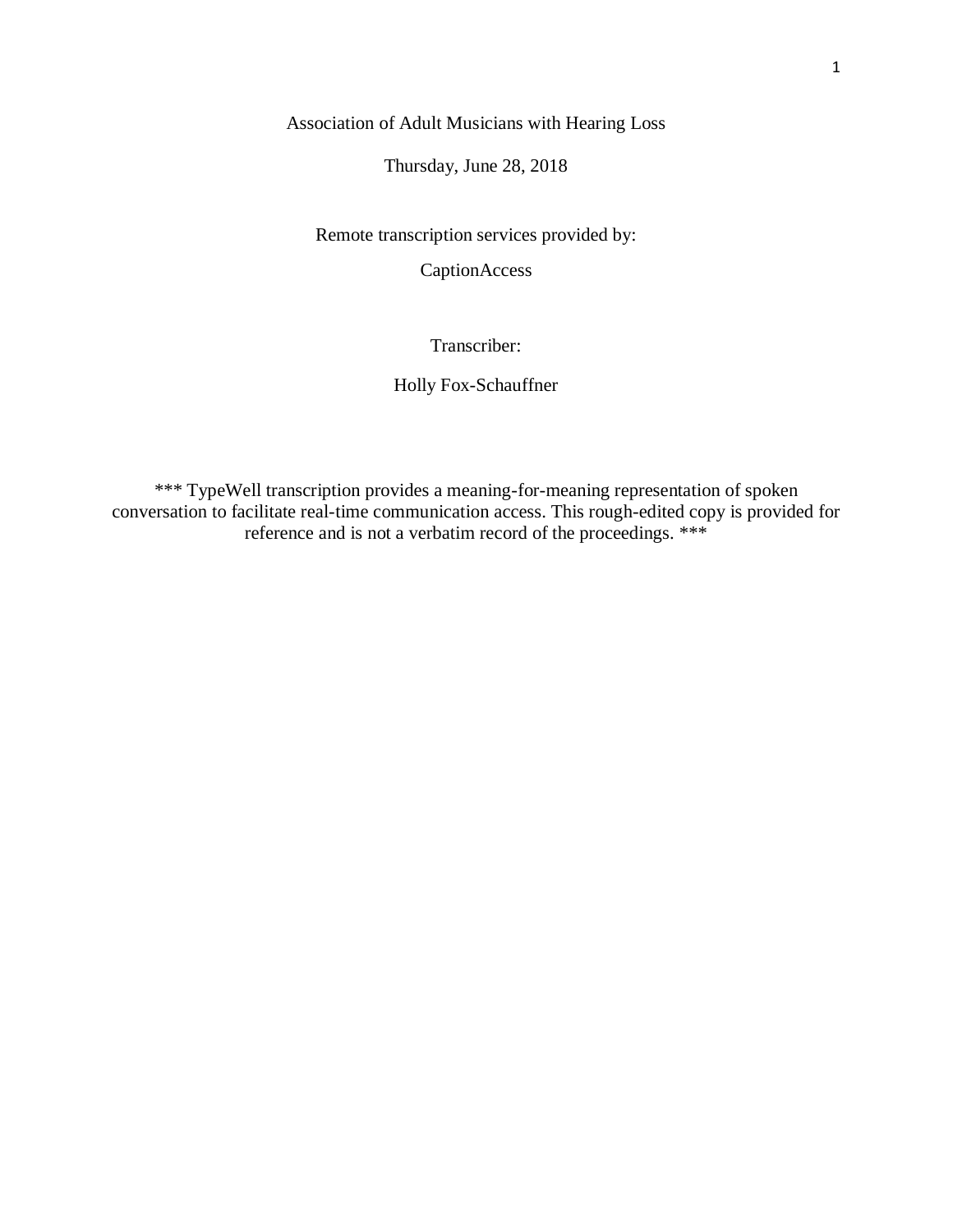Association of Adult Musicians with Hearing Loss Thursday, June 28, 2018, 7:00 pm EST

**Wendy Cheng:** It's 7 pm. I will get started now. I assume when people come in online, they're going to come in online. Right now, I'll put in two messages for people coming online. The first is to mute their sound. The second one is what I'll say on the chat: Please click on closed captioning at the bottom of the screen if you need to see closed captioning.

OK. The last thing I'll say is at the end of my interview, you'll have a chance to unmute yourself and ask questions.

I think Justin from Washington, D.C. is here and Dawn Mollenkopf from Nebraska is here. Hi, you're welcome to show yourself. Glad you made it, Dawn.

Let me start by welcoming everybody here. We are fortunate to have Lauren Jacobs from the University of California, San Francisco's Sound Lab Here to give us background on how they created their choir. I should record this.

**Dawn Mollenkopf:** It should be on the bottom bar.

**Wendy Cheng:** I know what it is. Holly, you have to turn on the recording since you're now the host. If you don't mind, click record.

**Dawn Mollenkopf:** Do you want me to record?

**Wendy Cheng:** In order for Holly to broadcast captioning, I had to make her the host. It's good now.

It's recording right now.

Today, we have an opportunity to interview with Lauren Jacobs, who is from the Sound Lab at the University of California San Francisco. She is the one who dreamed up the whole idea of a choir for people with hearing loss. At this point, Lauren, I should back up and ask you to give me some idea of your background. I understand that you have undergraduate degrees in both clinical psychology and music. Take it away.

**Lauren Jacobs:** OK. Hello. Thank you for having me. I do have a background in music and clinical psychology. I came to the Sound and Music Perception lab looking to work with music cognition. It happened that this lab does all of our research with cochlear implants - most of our research with cochlear implant users and how they perceive sound and music.

We initially had a project going where we offered free piano lessons to cochlear implant users. That did well and lasted for two years. They were individualized 8 week lessons. We got a lot of feedback saying they wanted more music programs and singing, for example. I can't take credit for the idea to do this. I want to credit the community because their voices said that they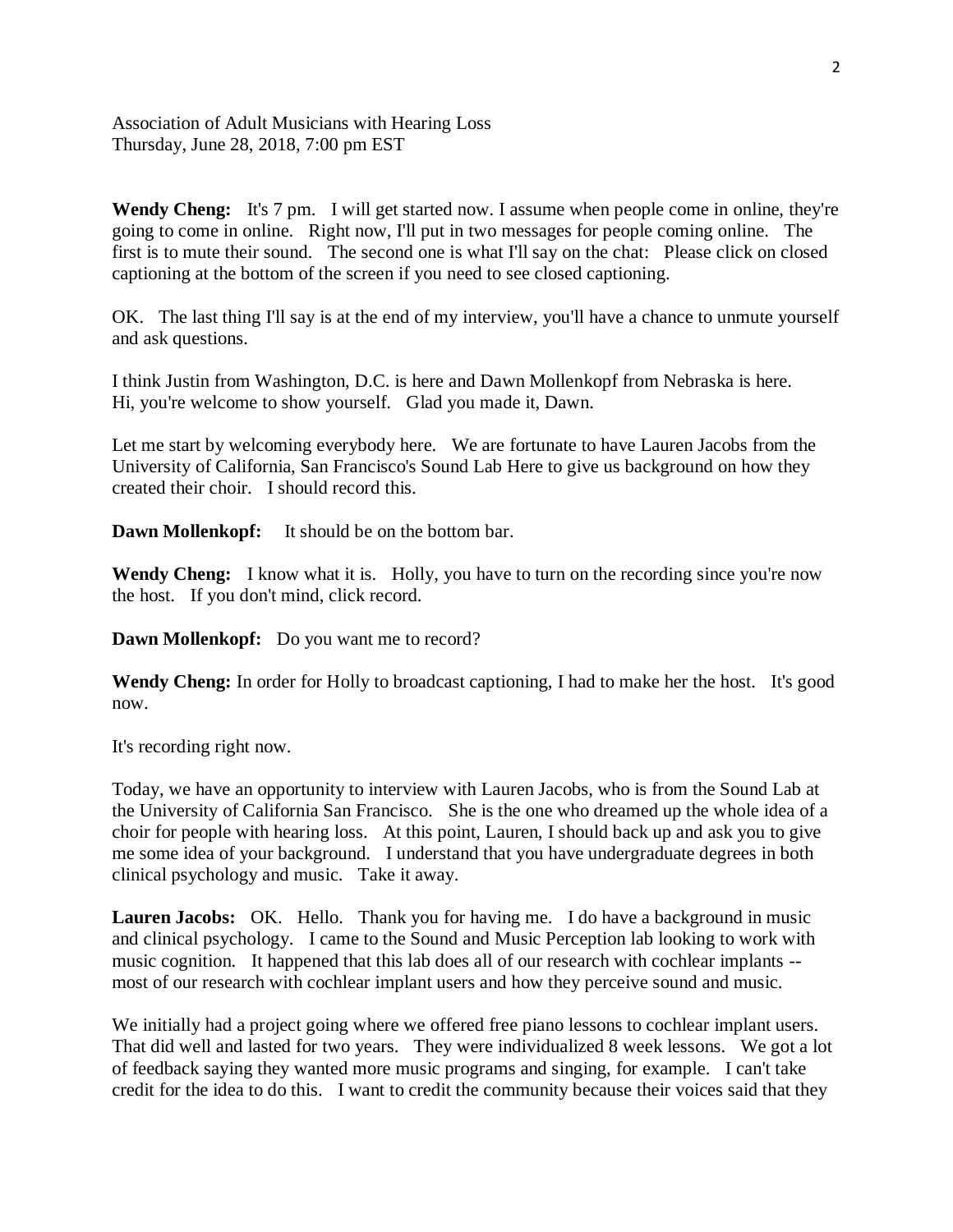wanted to sing. I thought that the best way to sing is in a choir, especially with others with hearing loss. We applied for a grant. There's the Mount Zion Health Fund in San Francisco.

**Wendy Cheng:** Lauren, can you slow down and say where you got your grant.

**Lauren Jacobs**: Yeah. There's a group called the Mount Zion Health Fund. They have grants that you can apply for if you have a project that benefits populations that are underrepresented in some way. And so, individuals with hearing loss, specifically cochlear implant and hearing aid users are a population that qualifies for these kinds of grants.

We apply for the grant. We said that this is something that doesn't really exist yet and we think it would benefit the community that's asking for it. The grant went through. We received funding for this. It's a very fortunate coincidence, I think, that we have this Mount Zion Health Fund that awards community grants and allows us to do things like give piano lessons and create a choir. That's where we got our funding. I know that's not always a possibility for the average person. I think it definitely helps that our lab is an established lab and under the University of California San Francisco land, as well. That's how we knew about the grant. That's how we got our funding.

**Wendy Cheng:** That's good to know. How were you able to find the teachers to direct the choir?

**Lauren Jacobs:** Yeah. We have a connection with the San Francisco Conservatory of Music. Our head of the lab, Dr. Charles Limb is extremely involved in the hearing loss and music worlds. He has a fantastic connection at the San Francisco Conservatory. Her name is Dr. Indrid Discontis, another brilliant and well-connected doctor of neuroscience and vocal performance. She found some wonderful vocal specialists as well as a wonderful choral director, both of whom are very patient and understanding and willing to work with anyone, really. They're just wonderful people.

So, the way that we conceived of this idea was to have one main Choral director who's kind of in charge of everything that a normal choral conductor is in charge of like running rehearsals, choosing the repertoire, conducting, and those logistical things. We also wanted a vocal specialist who could act as a support, specifically for our cochlear implant participants because we knew that there would be a large difference between someone who just recently is going through smaller amounts of hearing loss versus someone who completely just lost all of their hearing and needed to get implanted. We wanted a vocal specialist who could work one on one with people who felt that they needed it. That's why we always have at least three people in the room: choral director, vocal specialist, or myself or someone from UCSF as a representative to talk about the more technical side of hearing loss, if something comes up during the rehearsals.

**Wendy Cheng:** Wow. You have all three of vocal specialists at every rehearsal?

**Lauren Jacobs:** Yes. Also, something that's been developing -- we had about 30 express interest in our program, but because it's the summer, unfortunately, only about 10-15 people have been showing up to rehearsals. That makes it a little more difficult. It also makes it a little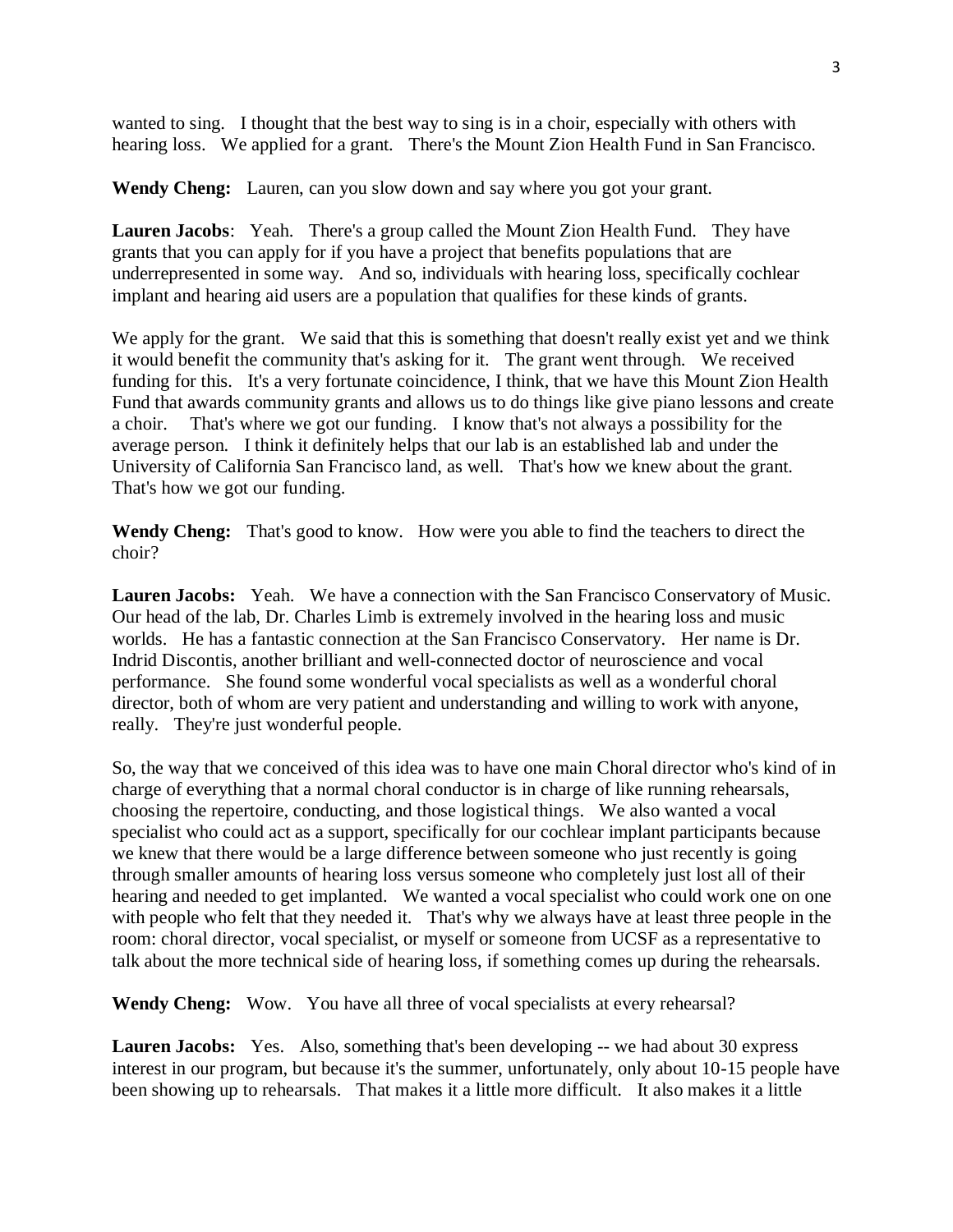more manageable. So, our vocal specialist has individualized lessons with singers who sign up an hour before the actual choir rehearsal. Then we have two hours of choir rehearsal once a week.

We're also trying to utilize different technologies. We had everybody download an app that can kind of -- that shows your voice and where it is -- let me try and find it. I don't have it on my phone. It's an iPhone app. I have something similar. I can show you what it does.

Here it is.

[Singing note C4]

Do you see that line? That's what I'm singing. It tells me that I was singing around a C4.

The app that we use in choir has different colors for each note. We're trying to associate notes with colors and get people to understand what it feels like in their throats as a physical thing versus an aural thing. Rather than singing a note which isn't helpful for someone with a cochlear implant who might not even hear that pitch, we have them look into their phone and try and get them to that starting pitch

That's kind of one of the ways that we're working with technology.

Another way that we're trying to work with different ranges of musicality here with the singers is to have all of the songs be in the key of C, at least to begin with, because that's easy to see on the app, for one. Also, it's easier to feel for muscle memory if you can always get close to a C and move your voice up or down to hit that C. From there, you can remember what it feels like to hit "do, me, do," etc.

That's basically the gist of the choir.

In terms of the actual rehearsal, we run it pretty much like a regular choir. We go a lot slower, I think, but people tend to pick up pretty quickly, especially those who have musical experience. If they feel like they're off then they can look at their app and try and sing into their app to ensure that they're on key. We definitely try and do songs that have a more restricted range. The higher you get for cochlear implant users, it cuts off whereas it sounds like the same note over and over. If you can contain it to more of the frequencies of where speech is perceived, you will have a higher success in terms of pitch matching.

**Wendy Cheng**: Lauren, I have a question. Are all the singers in the choir -- do they all have cochlear implants or do you also have hearing aid users or a combination?

**Lauren Jacobs:** Yeah. We have like 30% CI users, 30% hearing aid users, and like, I think, 1% who does not have any hearing aid or cochlear implants, but she's deaf in one ear. We have bimodal people, bilateral, unilateral users. We also have all ages, which is nice.

**Wendy Cheng:** How many of the people in the choir have not sung before?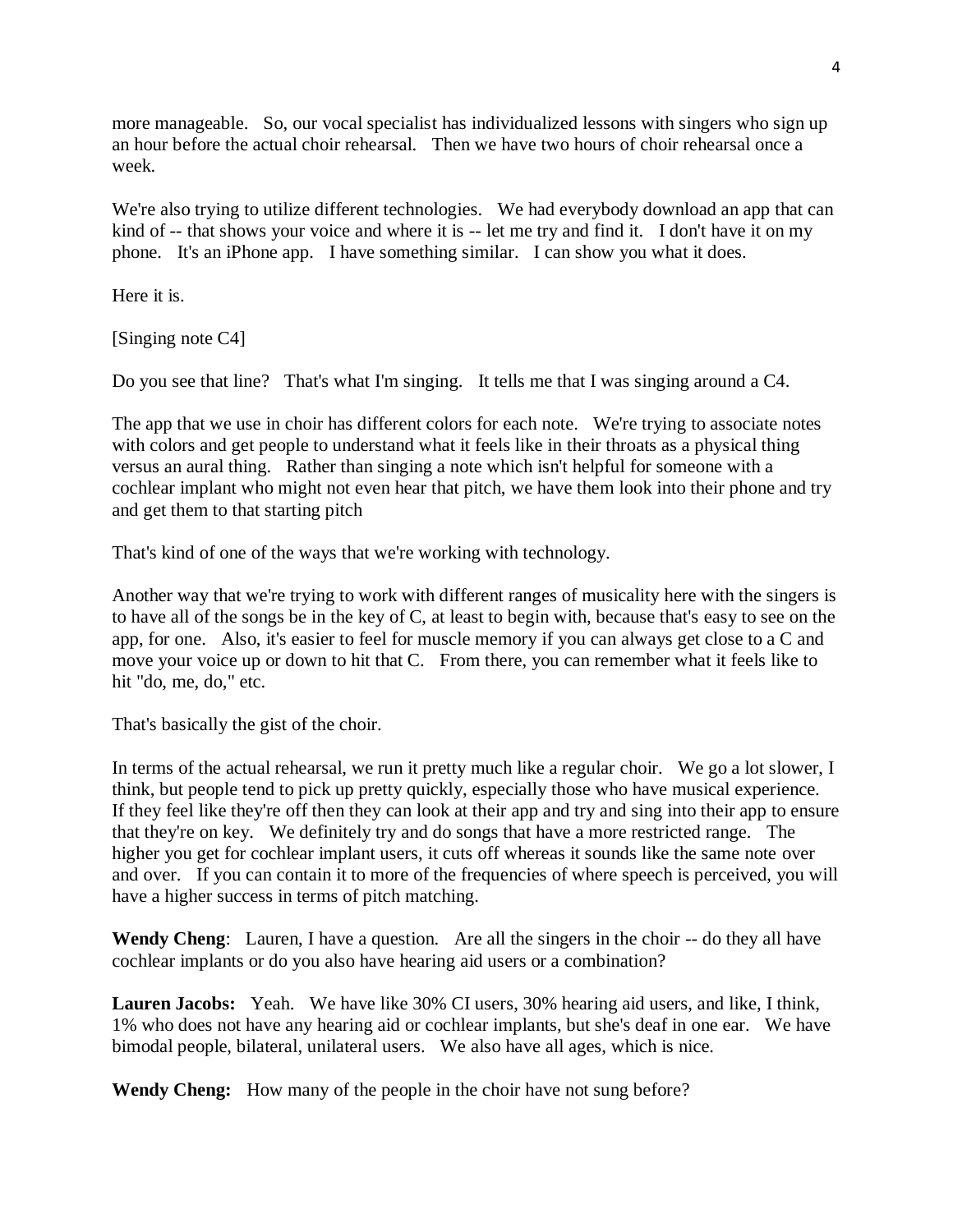**Lauren Jacobs:** I would say the majority. I think we only have three or four people who have sung before, at least in a choir capacity, maybe even fewer.

**Wendy Cheng:** OK. Cool. That is so cool. Do you rehearse once a week?

**Lauren Jacobs:** Once a week for two hours.

**Wendy Cheng:** Do you plan to do a final concert?

Lauren Jacobs: We do. That's actually something that's in the works now. We're pushing our singers. A performance is a very rewarding thing, but we want to make sure that it's not intimidating. A lot of them have never sung in a choir before. We're trying to decide on what kind of performance we want to put on, whether it's open to the public and telling people about it or whether we want it to be more friends and family or even if we just want it to be an open rehearsal so there's not this big pressure.

**Wendy Cheng:** I understand. Some people don't want to sing in public. Others have no problem showcasing their talent in public. I understand your problem. I asked one or two people from our group to look into participating. One of our members, Rachel Katz, lives in San Francisco. I don't know if she signed up, but I told her to. She has previous singing experience. So, your grant money and covering the rental space and paying the coaches, right?

**Lauren Jacobs:** [Confirming]

**Wendy Cheng:** How many for each part-- soprano, alto, tenor, or bass? Are you singing SATB music?

**Lauren Jacobs:** No. At this point, we're only singing everyone on the same part. This is the first time that we've ever done this. We're really trying to keep it as basic as possible and make it as easy and accessible as possible. We tried, for the first few weeks of rehearsal, different levels of things and try and meet them where we thought that they could succeed, essentially. I think harmonies were -- we're actually just starting to do harmonies. Just last week, someone did a harmony. It's almost halfway through the summer. We've been trying to get everyone singing together.

**Wendy Cheng:** That's good. How many male and female singers do you have?

**Lauren Jacobs:** Actually, surprisingly, I think it's about 40/60 male/female.

**Wendy Cheng:** Cool.

**Lauren Jacobs:** I don't know. I'm not good at remembering.

**Wendy Cheng:** 40% male, 60% female? It sounds like a good mix. I would think that even if you're singing in unison, the males has to learn to sing an octave below the females?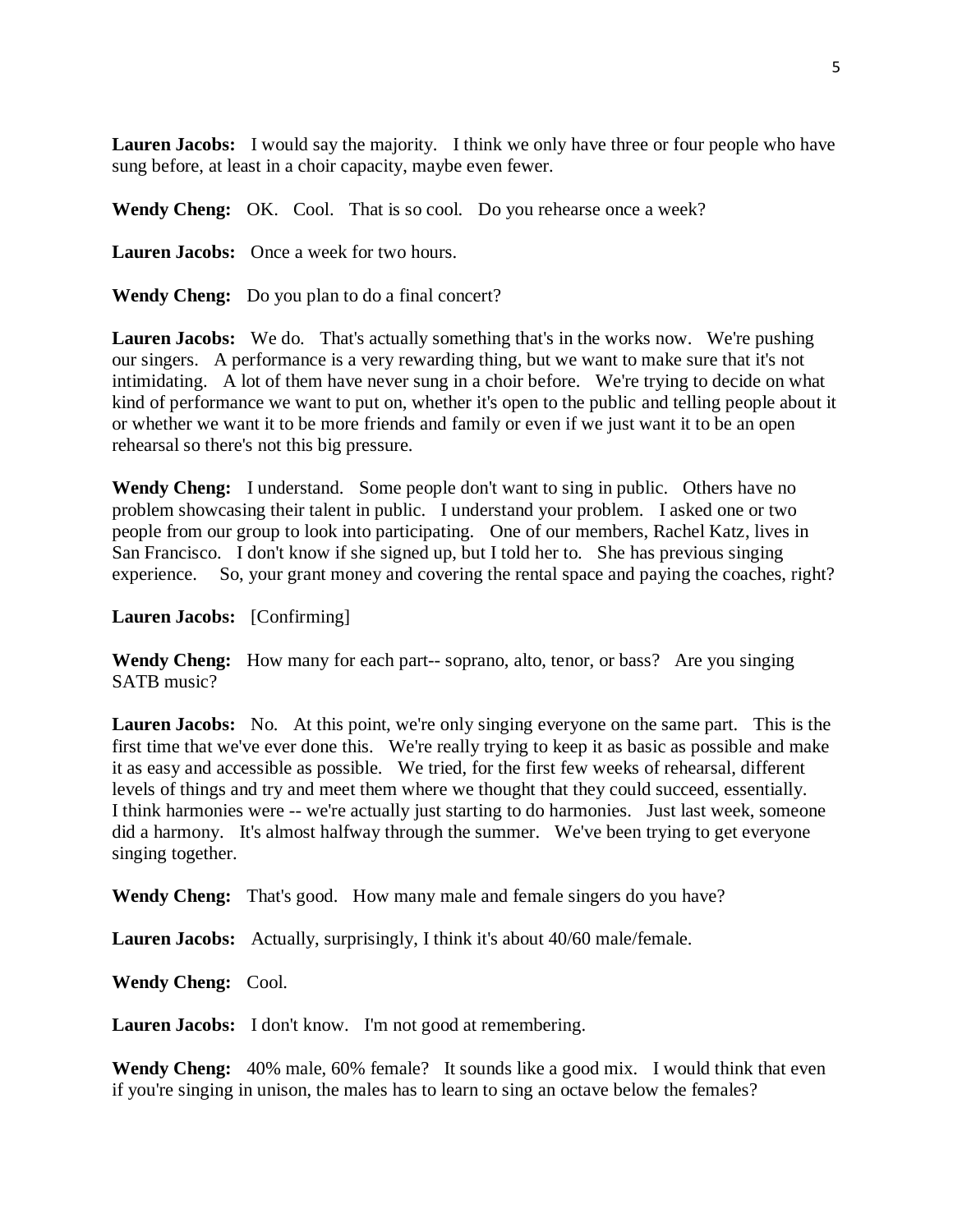## **Lauren Jacobs:** Yes.

Wendy Cheng: Very cool. You know what? After I send you our brochures about fliers, you can tell your choir members that we would really love it if you could broadcast or do a performance just for my association for them to enjoy their concert in real time and support them.

Lauren Jacobs: Yeah. I'll see what they say. I won't be around for the final performance. It's so sad!

**Wendy Cheng:** That's awful. This program -- is it a 12-week program?

**Lauren Jacobs:** Um, we just -- I didn't count the number of weeks. We started in May and end in September.

**Wendy Cheng:** OK. End in September?

**Lauren Jacobs:** Beginning of September.

**Wendy Cheng:** OK. OK. I'm going to allow people to unmute themselves. If they have questions for Lauren, now is the time to ask. Figure out how you can unmute yourselves. Dawn, do you have a question?

**Dawn Mollenkopf:** You're unmuted now. Go for it. Did you have something to say? I guess I can say something.

**Wendy Cheng:** Dawn, do you sing in a choir now? I wasn't sure if you did.

**Dawn Mollenkopf:** I have no option to sing in a choir. So, I just solo. I haven't had anyone to sing with, and I don't have that access. But it's just hard to hear in a choir. I do have the ability to hear myself with the type of loss that I have. I just can't hear anyone else.

**Wendy Cheng:** Christine Seymour, do you have a question?

**Christine Seymour:** I want to ask a question exactly about what Dawn just said. I'm curious if anyone's using any assistive technology to try to hear the singers around them while trying to match pitch?

**Lauren Jacobs:** Yeah, in terms of assistive technology, we have one singer who has one of the clip-on microphones to our choral director. Other than that, I'm not sure.

**Wendy Cheng:** There's one thing I'd love to try at our October meetup, to put a loop system in a choral room and have all singers who are there -- whatever microphone we have. We'll probably put a microphone between every two singers. I constantly wonder how to use induction technology to work in a choral environment. That's something I'm curious about.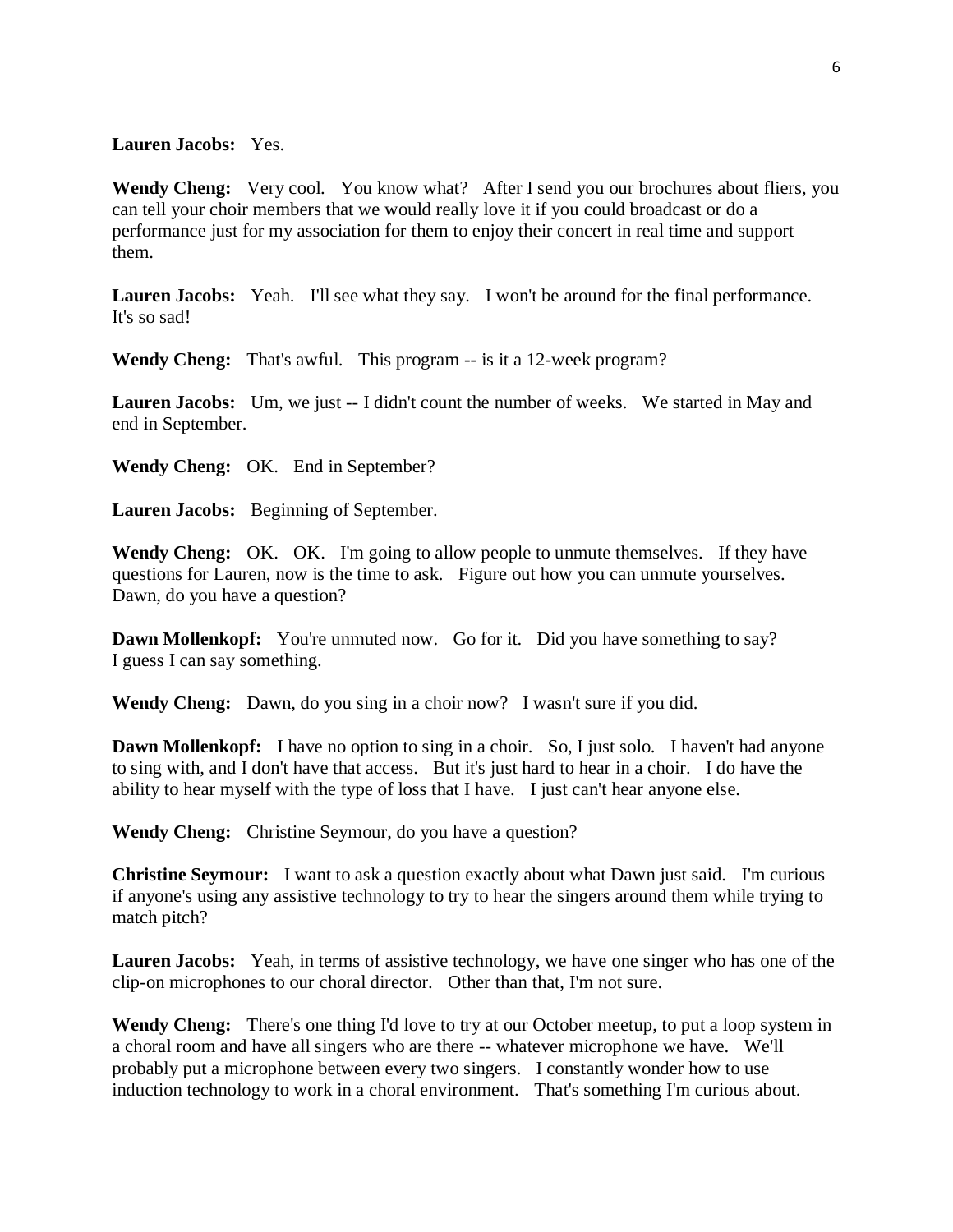**Lauren Jacobs:** One thing I think that we have heard feedback from is that hearing other singers can actually be distracting in many ways, especially for cochlear implant users. There might be just too much information coming at them. Sometimes we have them stand off to the side. We've done rounds, not harmonies, before. We have half the room doing "ding dong . . ." and the other group singing over it. We want to separate them so we don't have too much fatigue for our singers.

**Wendy Cheng:** OK. That sounds interesting. Really cool.

**Dawn Mollenkopf:** I think Christine had a question or comment.

**Justin Swain:** I'm hearing impaired, which is to say deaf without hearing aids. I have a Zoom brand digital recorder a Zoom 4n pro. With that, I use a One Roads directional microphone (also known as a shotgun mic). It goes with a headset. It's a cumbersome, but functional combination. It's cheaper than a \$2000-3000 hearing aid.

Most people are accepting of it. At times, it may get in the way. Our choral director tells everybody to move up close. I'm seated next to the piano. With the unwieldly combination of all the technology, yes, the boom mic managed to strike the music on the piano. Consequently, the choir director's music on the piano fell down. That's the long and short of it. Thanks.

**Wendy Cheng:** Thank you, Justin. Christine Seymour, do you have a comment?

**Christine Seymour:** Yeah. I'm trying to figure out how to frame it. In my effort to try to learn to sing, I'm finding it very difficult to match pitch with a piano because I tend to hear all the overtones and undertones. But I'm able to match pitch quite well with my voice teacher's voice. That was why I was asking about if any of the people in your chorus actually are using their other members' voices to help guide them to the right pitch. Anyway, that's kind of what I'm trying to ask and I don't know how.

**Lauren Jacobs:** Yeah. Umm... I don't know the answer to that question. I'm not sure what our singers are thinking or how they're finding a matching pitch. We often have the piano playing in the lower register for our men and we have our choral director singing the line in her octave. That seems to work most of the time.

**Christine Seymour:** OK. So, they're likely following the choral teacher's singing more than the piano? My other question is what is the name of that iPhone app? Is that available publicly?

**Lauren Jacobs:** Yeah. I can email it to Wendy. I'm not in charge of the app. Actually, Heidi Moss, it was her idea and implementation of it. She's a better resource for that. I can send the name of it through Wendy.

**Wendy Cheng:** OK. If you can email the name of the app, I'll send the information out. That would be great. Alright, does anyone else have questions for Lauren? I know she's